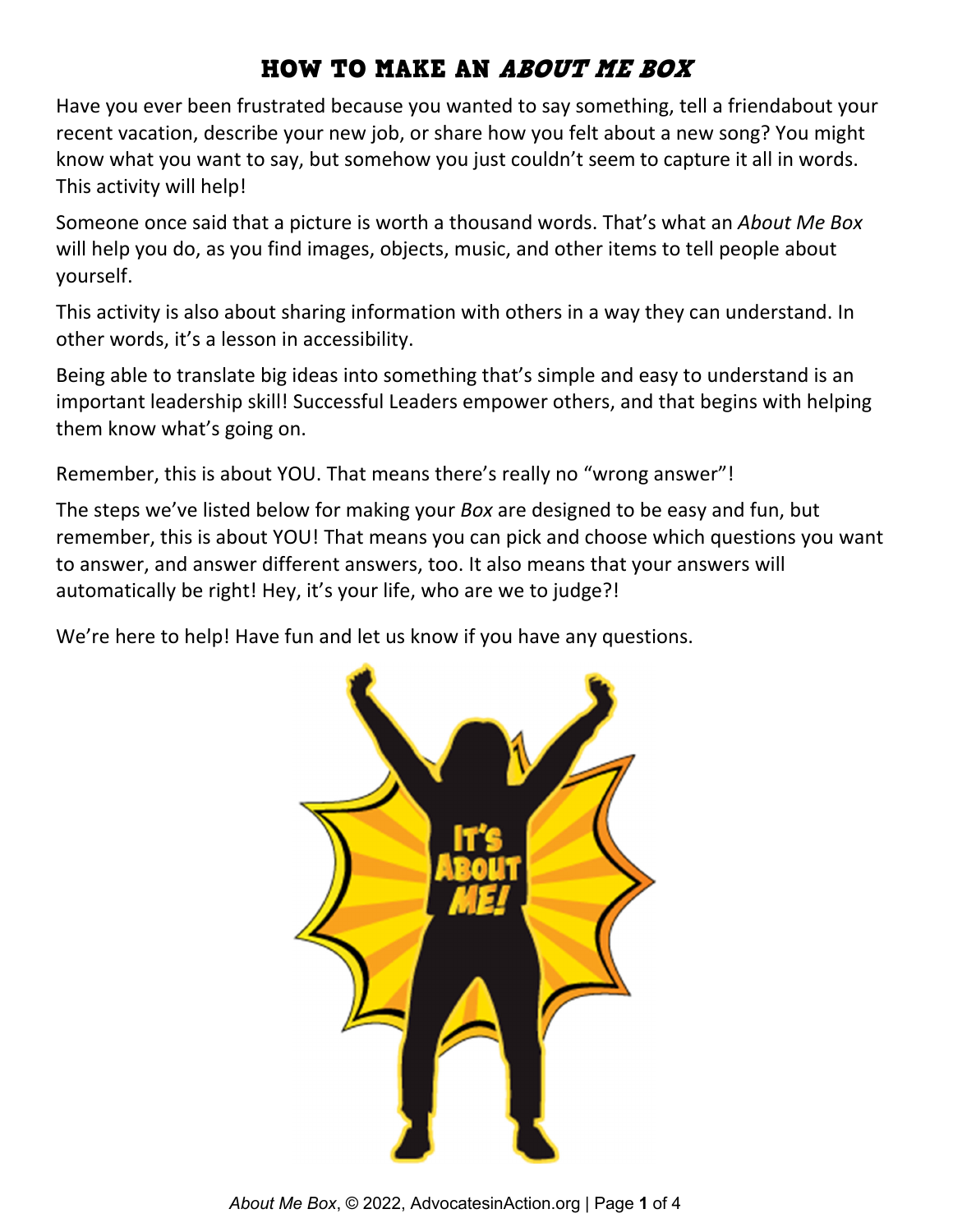# STEP 1: ANSWER SOME QUESTIONS ABOUT YOURSELF

We've listed some questions people ask when meeting someone new in the space below. As you think about your answers, imagine how you'd communicate with someone who speaks a different language, someone who doesn't read, or someone who's blind.

Instead of writing or talking about things, you'd have to find other ways to express yourself, such as using pictures or objects. Depending on your audience, you might also want to use different sounds, scents, and textures.

If you're not a big reader, using different objects instead of the written word can also be helpful.

With that in mind, think about how you'd answer the following questions and what you can put in your Box to represent what you want to share.

#### **1) Where do you call "home"?**

Do you live in an apartment, house, or something else? Where is it?

#### **2) How do you spend your time?**

Do you have a job? Go to school? Volunteer?

#### **3) Who is in your circle of friends?**

Who do you hang out with because you want to, not just because you live or work together?

#### **4) What is one thing that you're really good at?**

We all have different skills and our own unique gifts to share with others. What's one of yours?

#### **5) Name one thing you'd like to learn?**

No one is an expert at everything. What is one thing you don't know now that you'd like to learn? This can be a new skill, hobby, or information about a topic you don't know much about.

#### **6) Share something you've done that makes you feel PROUD.**

Give yourself a great big pat on the back and let others know why you. Did you graduate from high school, college or somewhere else? Are you married? Do you have a job? Do you volunteer your time? Share something you do that will inspire others!

#### **7) What else would you like to share about yourself?**

Remember, the name of this exercise is *About Me* for a reason! What kind of things do you want others to know about who you are and how you live your life?

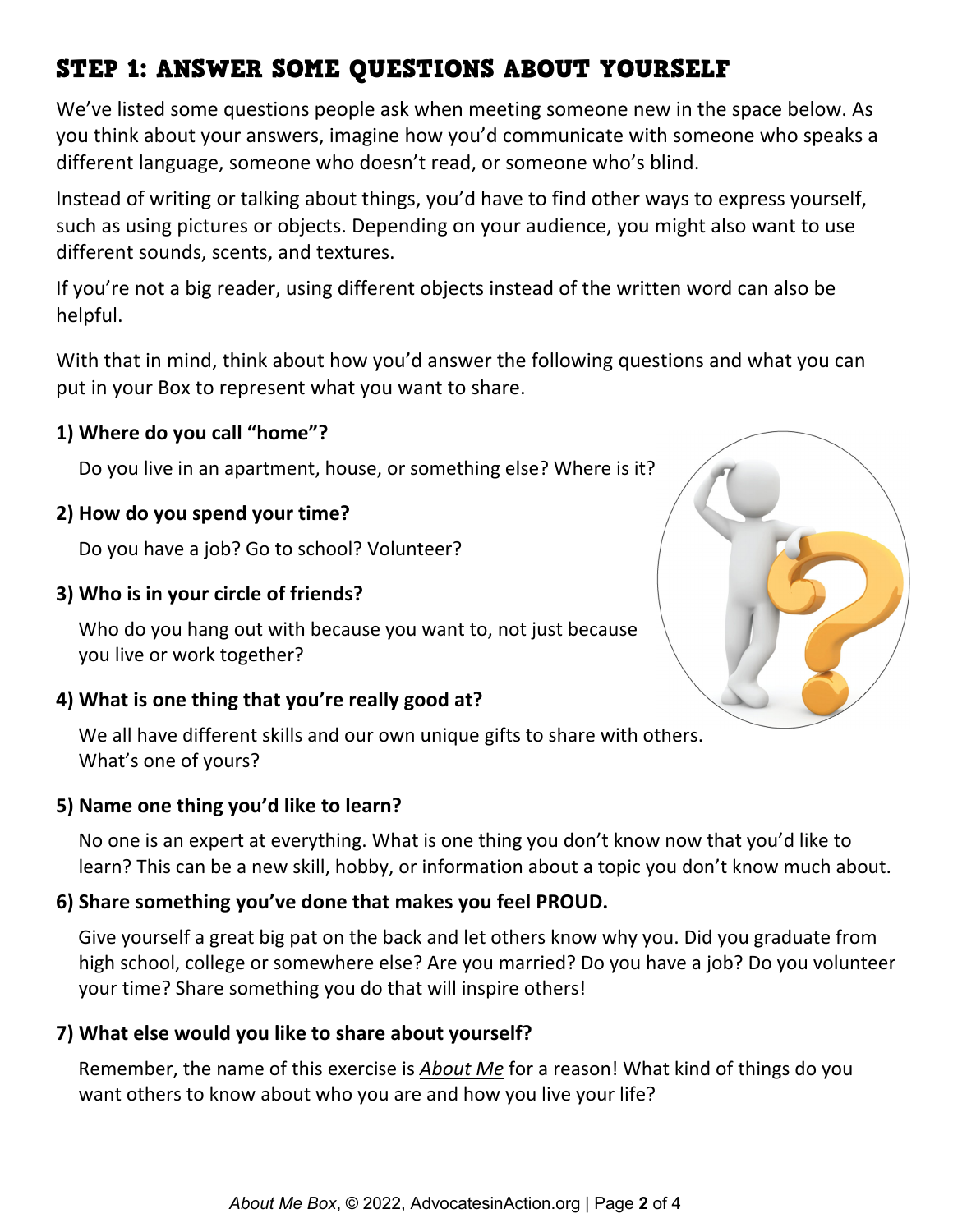## STEP 2: CHOOSE AND DECORATE YOUR CONTAINER

We call this an *About Me Box*, but you can pick whatever type of container you want. Be creative! Avoid anything breakable. Try to find something that's easy to carry around and represents part of who you are and what you enjoy.

Your container should help you answer some of the questions in step 1. Here are some ideas to get you started:

- If you have a green thumb and like to garden or grow things, use a plant pot or watering can
- If you work at Kentucky Fried Chicken, use one of their buckets (Hint: use a CLEAN one =)
- If you like sports, use a duffle bag
- If you enjoy going on picnics, why not put your stuff in a wicker basket?!

If you don't know what type of container to use, rest assured, there's no wrong answer! Some people have also used a plain cardboard box that they decorated with stickers, magazine cutouts, paint, gift wrap, and more. The possibilities are endless. Have fun!